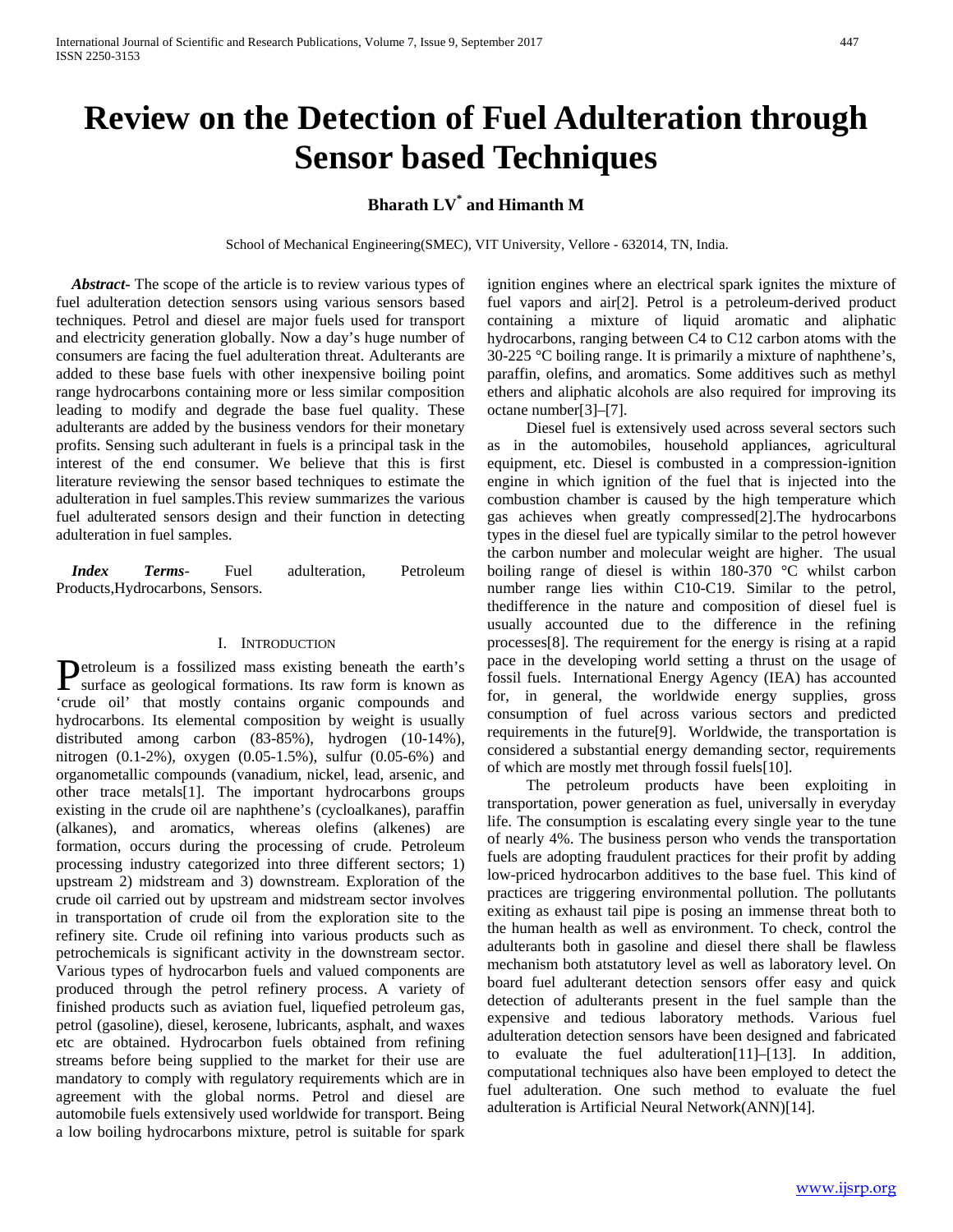The crude oil may vary with the place to place and shall have alkanes (straight and branched chain from about C1 to C4) (low boiling fraction), cyclo alkanes or naphthenes, and aromatic hydrocarbons. The main fractions of the petroleum are Gas (52CC−) light Naptha (795−C°C), medium Naptha (79°-121°C), heavy Naptha (121°-191°C), kerosene (191°-277°C), distillate fuel oil (277°-343°C), gas oil or lube stock (343°-566°C), residuum  $(566^{\circ}C + )[15]$ .

 Fuel adulteration means introduction of a foreign constituent into petrol and diesel, illegally or unauthorized with the result that the product does not correspond to the requirements and specifications of the Bureau of Indian Standards specifications number IS 2796 and IS 1460 for petrol and diesel respectively or any other requirement notified by the Central Government from time to time. Adulteration involving the addition of organic solvents, such as alkanes that are straight and branched from about C1 to C4,light aliphatic (C4-C8),heavy aliphatic (C13-C15), and aromatic hydrocarbons ,especially, benzene, toluene,xylenes, hexane, complex hydrocarbon mixtures, mineral spirits,kerosene, rubber solvent, petrochemical naphtha, diesel, and thinner have been used to carry out the adulteration[16].

#### **2.1. Extent of Adulteration**

 The studies obtained from the Indian Oil Corporation revealed that 8.3% samples which are tested are adulterated. This encourages the dealers and the businessmen to go for the intelligent mix in the fuel. Thus, reaping profit at around rupees 25000 a day.

#### **2.2. Approach for fuel adulteration detection**

#### **a. For petrol**:

 The parameters like density, distillation, stability (Existing gum, Potential gum), hydrocarbon composition (aromatic, Vol%, olefins, Vol%, Benzene, Vol%, sulphur, ppm), octane number (Research, Motor), multifunctional additives-dosage are conducted for petrol[2], [5], [8], [11], [12], [14], [16]–[19].

#### **b. For diesel:**

 The parameters density, flash point, distillation, sulphur, total sediment, polycyclic aromatics (+2 rings), cetane index, cetane number, multifunctional additives dosage, cetane improver presence are selected for test[2], [4], [5], [8], [11], [12], [14]–[19].

#### *2.3. Consequences of adulteration:*

 Fuel adulteration induces economic losses to the end consumer, higher emissions, decrease in the rated efficiency of the engines apart from the damage to the engine parts. Emissions of the tail pipe in the form of carbon monoxide(CO), hydrocarbons (HC), oxides of nitrogen (Nox), particulate matter(PM), may lead to toxic substances in theair. These toxins bring about carcinogenic pollutants,which are air toxins like benzene and polyaromatic hydrocarbons(PAH's) pollutants. Moreover, the use of biomass as domestic fuel lead to indoor air pollution[20].

 Petrol Adulteration: The solvents that are within the same boiling point ranges such as toluene, xylene, and other aromatics when added to the petrol will not show much perceive variation.

These solvents when added in higher quantity lead to enhanced HC, CO, Nox emissions, air toxins[21].

Diesel adulteration: - Kerosene is often blended with diesel due to the low-temperatureoperability (particularly for cetane number and viscosity) of the fuel and upon increased blending would lead to more sulfur emission. There will be a noticeable change in color in case of heavy oil blending in diesel[21].

#### III. FUEL ADULTERATION DETECTION SENSORS

 Difficulty in the composition of petroleum-derived fuels and their potential adulterants leads to a challenging situation where compliance and implementation of standard norms are not easy. Widely approved and adopted standard methods such as EN, ATSM, and ISO that encompass a variety of properties for testing fuels. There is no particular technique is precisely designed to assess the adulteration of fuel while most of these techniques are equally applicable to assess the adulteration of petrol and diesel fuels.

 Due to price hike in petroleum products, adulteration is being observed everywhere. Suppliers could have profit about 10-15% by mixing petrol and various constituents. There are several sensors were designed to define theconcentration of adulteration in fuel samples.

## *2.4. Fuel Adulteration detection sensor using IR sensor/imaging processing*

 Jersha V and his co-workers have been described automatic fuel adulteration detection and reporting system. In this fuel adulteration detection technique, a sample of the fuel is heated to a temperature which is equal to the boiling point of the kerosene and petrol. In thecase of petrol, it is being heated to a temperature equal to the boiling point of petrol and in thecase of diesel, it is being heated to a temperature equal to the boiling point of kerosene. So that any one of the constituent fuel gets evaporated and another constituent fuel is left in the in thesample. For instance, in thecase of diesel adulterated with kerosene, the constituent fuel left would be diesel. Similarly, in thecase of petrol adulterated with kerosene, the constituent fuel left would be kerosene. From this study amount of the fueladulteration can be detected. The quantity of the left-out sample after heating the adulterated fuel is detected by using two different techniques. The first technique employs Infrared (IR) sensors and the second technique employs camera based Imaging system for detection of sample level. At theend two techniques were compared and image processing technique has been given better results than IR detection technique[11].

#### **2.5.** *Fuel Adulteration detection sensor using Microcontroller(ARM)*

 S.D. Kale et.al had described a micro-controller based technique for determination of adulteration concentration in thesample. In this technique, fuel adulteration has done by investigating various parameters such as viscosity and density are which are determined by experimental setup and whereas parameters such as temperature and humidity determined by using sensors. The determined test results were compared with standard references using ARM micro-controller which provides anoutput on LCD screen[22].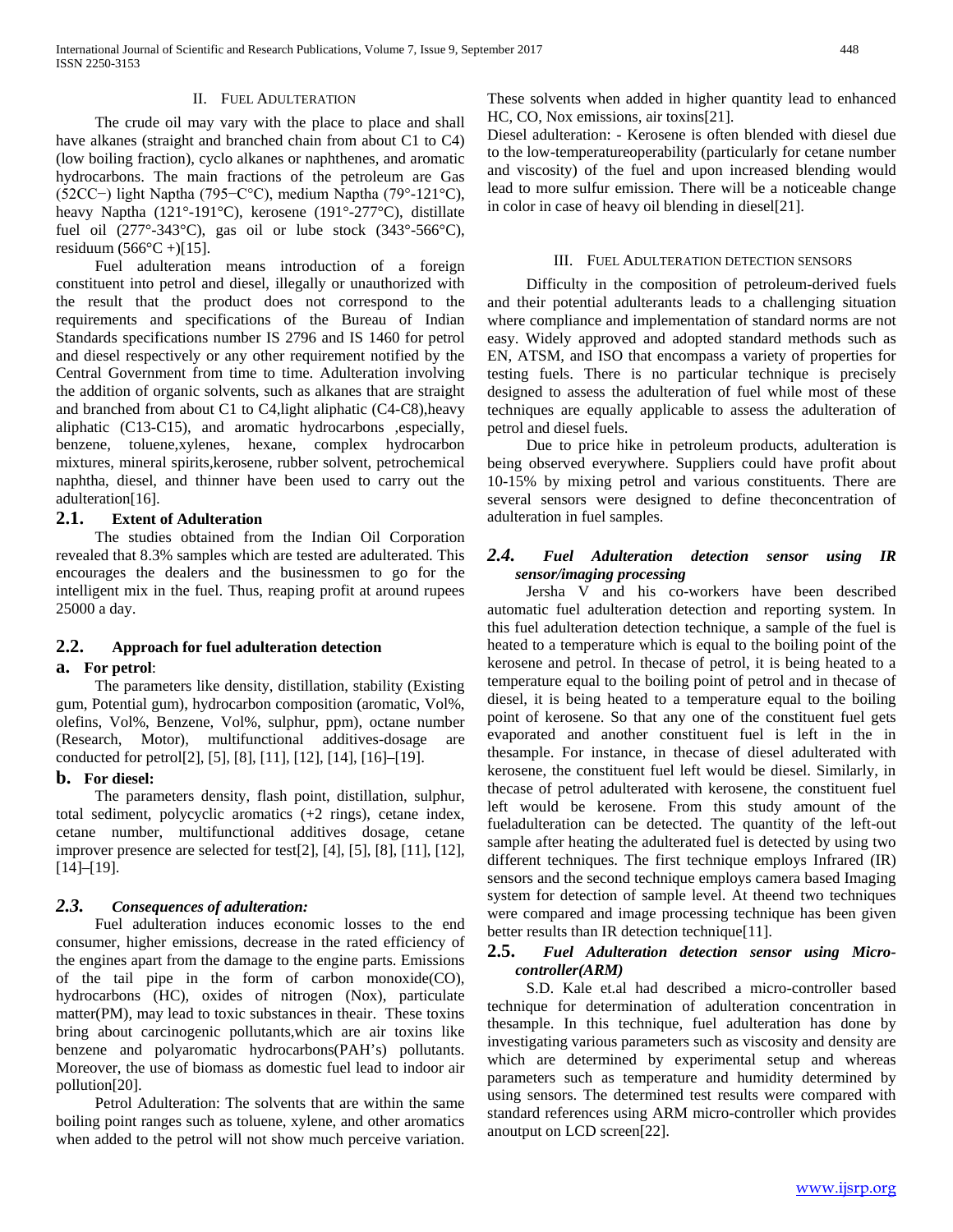## **2.6.** *Fuel adulteration detection sensor based on nonporous silicon micro cavity*

 An optical sensor has been developed to estimate the amount of adulteration in fuel sample using a porous silicon microcavity which is fabricated using electrochemical anodization method. Reflectance quantities are used to estimate the concentration of kerosene which is the most frequently used fuel adulterant for diesel and petrol. The principle behind the sensing is based on the change in the effective refractive index of the silicon microcavity due to the fuel introduction into the pores leads to modification in the reflectance spectrum of the structure. This sensor also can be used for the detection of adulteration in both in diesel as well as petrol. The process of this sensor is reversible; thus, thesensor can be reusable[13].

#### *2.7. Simulation based fuel adulteration detection sensor*

 Rajan Dey et.al developed a device design using TSM BAW micro acoustic sensor with dual density-viscosity sensing and integrated temperature sensor in COMSOL Multiphysics v4.2 and analysed both AT and SC cut quartz resonators for comparison, and found that there is a shift in frequency response of the resonator whenever the density and viscosity are changing, this change in the resonant frequency is analysed to detect the amount of adulteration [23].

#### *2.8. Fuel Adulteration detection sensor using highly sensitive electrical meta-material sensor*

 Vaishali R and her co-workershave developed a device which works based on the electric meta material concept, i.e. complementary split-ring resonator (CSSR), operating at 2.47GHz (The industrial, scientific, and medical radio band – ISM band). This device is used to detect the kerosene adulteration in petrol. The sensor is a CSRR circuit, which exhibits sub-wavelength resonance having high sensitivity and Q-factor. Further, a Polydimethylsiloxane(PDMS) based sample cavity is designed for micro-quantity sensing to make the device more precise, sensitive and selective. A device operating at 2.47 GHz is hence proposed for adulteration of kerosene in petrol, varying up to 30 per cent. Unadulterated samples (Standard samples) were derived from the Company operated Company owned petrol pump, and the adulterated samples were made in the laboratory for precise calibration. Systematic variations in the resonance frequency and magnitude were examined with adulterated fuels. The sensing measurements were done on Vector Network Analyser (VNA). The sensing was rapid and the recovery was almost instantaneous; ensuring a sensitive and accurate device for detection of adulteration in petrol[24].

## *2.9. Fuel adulteration detection sensor using long period fiber grating technology*

 Vandana M et.al depicted the capability of long-period fiber grinding (LPFG) sensor innovation to distinguish the nearness of 10% contaminant in automotive fuels utilizing LPFG method while the conventional advances can identify nearness of about over 20% of the same. LPFG technique involves the shift in the transmission spectra of the different proportions of the fuel and this shift is an index of the fuel quality[17].

## *2.10. Biofuel blending sensor using a microfluidic viscometer*

 Sanket G et.al employed computational and the comparative experimental analysis of a micro fluidic device that examines the amount of blending by observing the interaction between the two fluid surfaces. Acrylic material with the help of well-established micro-fabrication technique. The viscosity of the different bio-diesel mixes can be utilized to demonstrate the part of bio-diesel in the fuel. The interface move is a direct result of the more prominent inhabitancy rate of a liquid having ahigher viscosity in the channel[25].

## *2.11. Fuel adulteration detection sensor using turnaround point long period fiber gratings in B/Ge doped fiber*

 Sanjay K et.al recommended the utilization of turnaroundpoint long-period fiber gratings for wavelength encoded thelocation of adulteration in fuels, they have exhibited CO2 laser composed correct TAP-LPGs in B/Ge doped filaments for fuel adulteration recognition with high affectability of 0.96nm/% change of lamp fuel in gas. A normal grinding affectability of 1635 nm/RIU for SRI in the range 1.397 to 1.4372 has been illustrated**.**

#### *2.12. Fuel adulteration detection sensor using silicon oxynitride based evanescent optical waveguide sensor*

 Aradhana D et.al designed and fabricated a silicon oxynitride based Evanescent Optical wave guide sensor (EOWS) as the core layer on silica-silicon wafer and its operation for quick and easy detection of adulterants in petrol encompassing geometry of composite planar waveguide. The embedded waveguide of core width  $\sim 50$  μm and length  $\sim 10,000$  μm was fabricated using Reactive Ion Etching (RIE) and Plasma Chemical Vapour Deposition (PECVD) techniques. The vital aim of this sensor is to incorporate an abrupt choice to the timeconsuming existing adulteration detection techniques which usually needs some time to give the consequence. Experimental results and theoretical predictions at wavelength 632.8nm are investigated and displayed using Simple Effective Index Method(SEIM), which established that the sensitivity of the proposed (EWOS) is 20 times more than that of asymmetric wave guide structure and nearly 40 times more than that of existing planar wave guide sensors. thereby allowing rapid detection of adulterant constituents in petrol without using any chemicals[26].

## *2.13. Optical sensor for determining adulteration in a fuel sample*

 An optical sensor has been developed to estimate the relative composition of two liquids in themixture. It is based on detecting changes in the intensity of reflected light at the interface of the glass-mixture brought about by changes in the one liquid proportion over that of the other in the mixture. Sample mixtures for this study have been prepared by altering the concentration of substances such as diesel and kerosene fuel in a fixed volume of petrol. A technique for detecting as well as estimating the concentration of diesel fuel or of kerosene or of a mixture of the both in a sample of petrol has been described. Evaporation of these fuel sample mixtures is achieved by exposing them to a constant air flow at the same temperature as that of the fuel sample mixtures. Determination of the changes in the reflected intensity is attained by using an arrangement in which one of the two isosceles surfaces of a prism (right-angled isosceles) is interfaced with the fuel sample mixture. Determined values for some of these changes are compared with the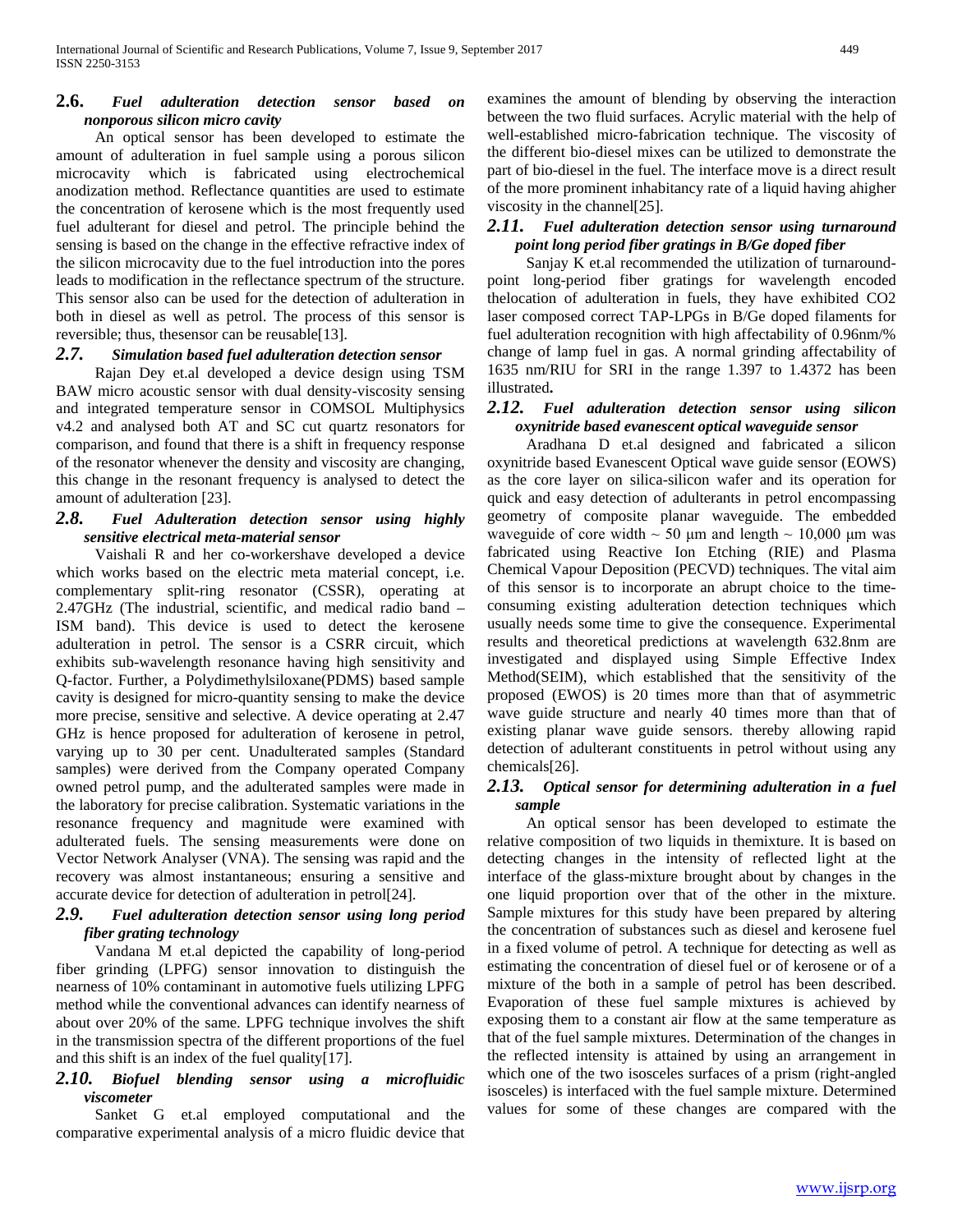theoretical assessments for them obtained from Fresnel's equation[27].

#### *2.14. Fuel quantification using quartz sensors*

 Muhammad R et.al developed a sensor to detect the fuel quantification and adulteration by using an array of quartz crystal sensors modified by chemical materials. The sensor response spent only up to 60 seconds for a measurement cycle. Later statistical data analysis such as Neural Network (NN) methods and Principal Component Analysis (PCA), it was possible to deduce that the sensor array is able to differentiate the fuel vapors with high reproducibility and to find out the rate of fuel adulteration with linear correlation[28].

## *2.15. Mass and capacitance transducers for the detection of adulterated gasoline*

 Among the existing technologies, mass and capacitance transducers are typically interesting because they can take benefit also from non-conductive sensing layers, such as most of the fascinating molecular recognition systems. In this experimental procedure, an array of quartz micro-balance sensor is accompanied by an array of capacitors obtained from a commercial biometric device. The two sets of transducers which are functionalized by sensitive polymeric and molecular films are used to measure the content of ethanol in gasoline[19].

#### IV. CONCLUSION

 This review article has recapitulated some of the imperative literature reports which involved analytical approaches for monitoring of adulteration of petroleum fuels. Petrol and diesel adulteration can be analyzed more precisely with the help of fuel adulteration detection sensors, which are a perfect mechanism at thestatutory level.On-boarddetection systemscould be used in real time by developing sensor based detection in fuel adulteration. This kind of techniques can avoid the complex obstacles which generally appear in the laboratory based methods. There is arequirement of research in the area of sensor based detection, which is used for easy and quick identification of adulteration concentrations in sample fuel.

#### **REFERENCES**

- [1] V. Simanzhenkov and R. Idem, Crude oil chemistry. Marcel Dekker, 2003.
- [2] U. R. Chaudhuri, Fundamentals of petroleum and petrochemical engineering. CRC Press, 2011.
- [3] N. Ré-Poppi et al., "Screening analysis of type C Brazilian gasoline by gas chromatography – Flame ionization detector," Fuel, vol. 88, no. 3, pp. 418– 423, Mar. 2009.
- [4] M. R. Monteiro et al., "Study of Brazilian Gasoline Quality Using Hydrogen Nuclear Magnetic Resonance ( 1 H NMR) Spectroscopy and Chemometrics," Energy & Fuels, vol. 23, no. 1, pp. 272–279, Jan. 2009.
- [5] C. R. Kaiser, J. L. Borges, A. R. dos Santos, D. A. Azevedo, and L. A. D′Avila, "Quality control of gasoline by 1H NMR: Aromatics, olefinics, paraffinics, and oxygenated and benzene contents," Fuel, vol. 89, no. 1, pp. 99–104, Jan. 2010.
- [6] L. S. Moreira, L. A. d'Avila, and D. A. Azevedo, "Automotive Gasoline Quality Analysis by Gas Chromatography: Study of Adulteration," Chromatographia, vol. 58, no. 7–8, pp. 501–505.
- [7] M. Ferreiro-González, J. Ayuso, J. A. Álvarez, M. Palma, and C. G. Barroso, "New Headspace-Mass Spectrometry Method for the Discrimination of Commercial Gasoline Samples with Different Research Octane Numbers," Energy & Fuels, vol. 28, no. 10, pp. 6249–6254, Oct. 2014.
- [8] H. G. Aleme, C. N. C. Corgozinho, and P. J. S. Barbeira, "Diesel oil discrimination by origin and type using physicochemical properties and multivariate analysis," Fuel, vol. 89, no. 11, pp. 3151–3156, Nov. 2010.
- [9] "IEA Statistics Search." [Online]. Available: http://www.iea.org/statistics/statisticssearch/. [Accessed: 08-Aug-2017].
- [10] J. Lowry, "Future Energy Without Oil and Fossil Fuel," in Renewable Energy in the Service of Mankind Vol II, Cham: Springer International Publishing, 2016, pp. 233–244.
- [11] V. Jersha Felix, P. A. Udaykiran, and K. Ganesan, "Fuel Adulteration Detection System," Indian J. Sci. Technol., vol. 8, no. S2, p. 90, 2015.
- [12] S. Kher, S. Chaubey, J. Kishore, and S. M. Oak, "Detection of fuel adulteration with high seKher, S., Chaubey, S., Kishore, J., & Oak, S. M. (2013). Detection of fuel adulteration with high sensitivity using turnaround point long period fiber gratings in b/ge doped fibers. IEEE Sensors Journal, 13(11), ," IEEE Sens. J., vol. 13, no. 11, pp. 4482–4486, 2013.
- [13] V. Mishra, V. Tiwari, and P. N. Patel, "Nanoporous Silicon Microcavity Based Fuel Adulteration Sensor," Silicon, vol. 8, no. 3, pp. 409–415, 2016.
- [14] V. Babu, R. Krishna, and N. Mani, "Review on the Detection of Adulteration in Fuels through Computational Techniques," Mater. Today Proc., vol. 4, no. 2, pp. 1723–1729, 2017.
- [15] "Characterization and Properties of Petroleum Fractions."
- [16] S. R. Yadav, V. K. Murthy, D. Mishra, and B. Baral, "Estimation of petrol and diesel adulteration with kerosene and assessment of usefulness of selected automobile fuel quality test parameters," Int. J. Environ. Sci. Technol., vol. 1, no. 4, pp. 253–255, Dec. 2005.
- [17] V. Mishra, S. C. Jain, N. Singh, G. C. Poddar, and P. Kapur, "Fuel adulteration detection using long period fiber grating sensor technology," vol. 46, no. February, pp. 106–110, 2008.
- [18] E. V. Takeshita, F. A. Piantola, S. M. A. G. U. de Souza, R. C. R. Nunes, and A. A. U. de Souza, "Quantification of styrene-butadiene rubber swelling as a function of the toluene content in gasoline: A new method to detect adulterations of fuels," J. Appl. Polym. Sci., vol. 127, no. 4, pp. 3053–3062, Feb. 2013.
- [19] N. K. L. Wiziack et al., "A sensor array based on mass and capacitance transducers for the detection of adulterated gasolines," Sensors Actuators B Chem., vol. 140, no. 2, pp. 508–513, Jul. 2009.
- [20] F. Gullì, Pollution under environmental regulation in energy markets. Springer, 2013.
- [21] S. R. Yadav, V. K. Murthy, D. Mishra, and B. Baral, "Estimation of petrol and diesel adulteration with kerosene and assessment of usefulness of selected automobile fuel quality test parameters," Int. J. Environ. Sci. Technol., vol. 1, no. 4, pp. 253–255, Dec. 2005.
- [22] A. Prasad, G. Milind, G. Prakash, and K. Nishant, "PETROCHEMICAL QUALITY MEASUREMENT AND ADULTERATION DETECTION USING ARM CONTROLLER," vol. 4, no. 1, pp. 90–93, 2015.
- [23] R. Dey and A. Dwivedi, "Design and Simulation of Portable Fuel Adulteration Detection Kit," vol. 2, no. August, pp. 74–80, 2014.
- [24] V. Rawat, V. Nadkarni, and S. N. Kale, "Highly sensitive electrical metamaterial sensor for fuel adulteration detection," Def. Sci. J., vol. 66, no. 4, pp. 421–424, 2016.
- [25] S. Goel, P. S. Venkateswaran, R. Prajesh, and A. Agarwal, "Rapid and automated measurement of biofuel blending using a microfluidic viscometer," Fuel, vol. 139, pp. 213–219, 2015.
- [26] A. Dutta, B. Deka, and P. P. Sahu, "Design and fabrication of silicon oxynitride based evanescent optical waveguide sensor for rapid detection of adulteration in petrol," Procedia Eng., vol. 64, pp. 195–204, 2013.
- [27] L. M. Bali, A. Srivastava, R. K. Shukla, and A. Srivastava, "Optical sensor for determining adulteration in a liquid sample," Opt. Eng., vol. 38, no. 10, p. 1715, 1999.
- [28] M. Rivai and Tasripan, "Fuel qualification using quartz sensors," ARPN J. Eng. Appl. Sci., vol. 10, no. 16, pp. 6737–6743, 2015.

#### AUTHORS

**First Author** – Bharath LV, School of Mechanical Engineering(SMEC), VIT University, Vellore - 632014, TN, India.